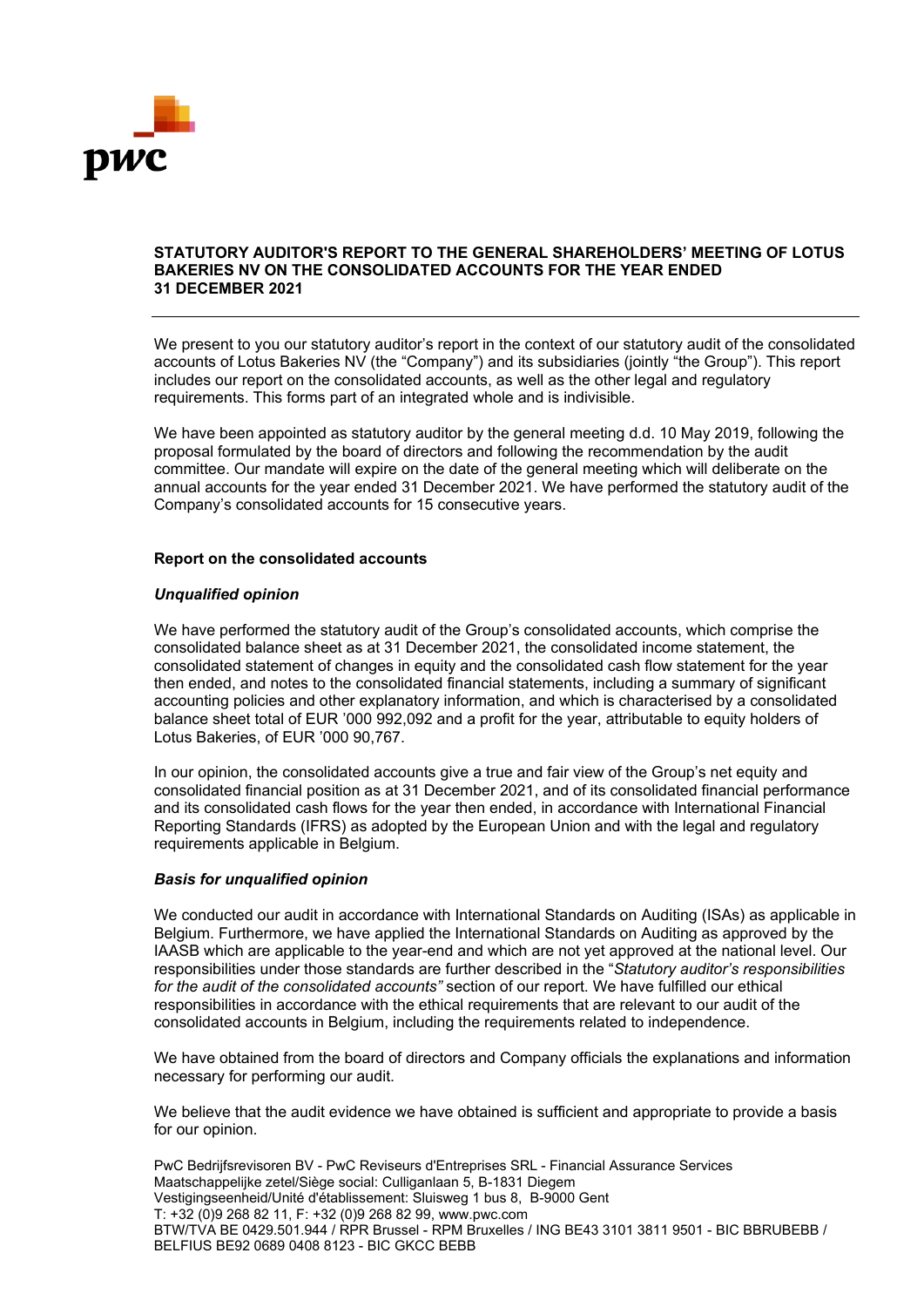

### **Key audit matters**

Key audit matters are those matters that, in our professional judgement, were of most significance in our audit of the consolidated accounts of the current period. These matters were addressed in the context of our audit of the consolidated accounts as a whole, and in forming our opinion thereon, and we do not provide a separate opinion on these matters.

## Impairment testing of goodwill and other intangible assets - Notes 6 and 7

## *Description of the Key Audit Matter*

The carrying value of the Group's goodwill and other intangible assets with an indefinite life amounts to EUR'000 224,846 and EUR'000 141,341 respectively at 31 December 20201.

These assets are subject to impairment testing on an annual basis or more frequently if there are indicators of impairment.

We consider this as most significant to our audit because the determination of whether or not an impairment charge is necessary involves significant judgement in estimating the future results of the business.

## *How our Audit addressed the Key Audit Matter*

We evaluated the appropriateness of the Group's accounting policies and assessed compliance with the policies in accordance with IFRS.

We evaluated management's annual impairment testing and assessment of the indicators of impairment and challenged impairment calculations by assessing the future cash flow forecasts used in the models, and the process by which they were drawn up, including comparing them to the latest budgets approved by the board of directors and internal forecasts.

We understood and challenged:

- assumptions used in the Group's budget and internal forecasts and the long-term growth rates by comparing them to economic and industry forecasts;
- the discount rate by assessing the cost of capital and other inputs including benchmarking with comparable organisations;
- the historical accuracy of budgets to actual results to determine whether cash flow forecasts are reliable based on past experience;
- the mechanics of the underlying calculations.

In performing the above work, we utilised our internal valuation experts to provide challenge and external market data to assess the reasonableness of the assumptions used by management.

We evaluated the sensitivity analysis around the key drivers within the cash flow forecasts to ascertain the extent of change in those assumptions and also considered the likelihood of such a movement in those key assumptions arising.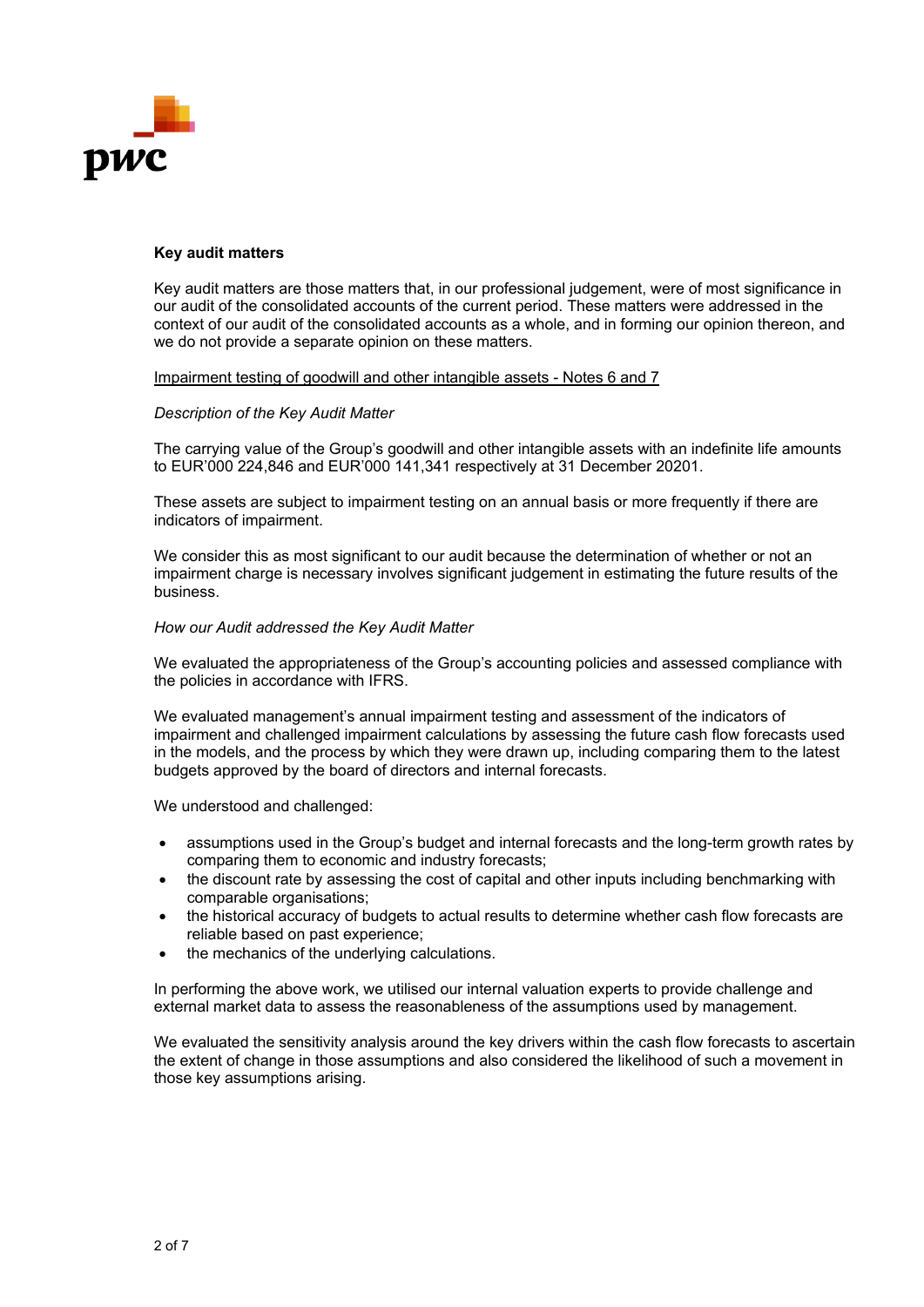

Whilst recognizing that cash flow forecasting, impairment modelling and valuations are all inherently judgmental, we concluded that the assumptions used by management were within an acceptable range of reasonable estimates.

### Revenue recognition relating to commercial arrangements – Note 2

### *Description of the key audit matter*

As described in Note 2 on the applied accounting policies, the Group enters into commercial agreements with its customers whereby volume-related allowances, promotional and marketing allowances and various other fees and discounts are contractually agreed. The Group measures revenue, cost of sales and cost of services & other goods taken into consideration the estimated amount based on those contractual agreements and the specific classification criteria in accordance with IFRS.

Due to the nature of some arrangements, there is a risk that these arrangements are not appropriately accounted for and as a result revenue would be misstated.

We consider this as most significant to our audit because the assessment of customer allowances requires significant judgement from management concerning:

- the nature and level of fulfilment of the company's obligations under the contractual agreements;
- estimates with respect to sales volumes to support the required provision to fulfil the current obligation towards the customers.

#### *How our audit addressed the key audit matter*

We evaluated the appropriateness of the Group's revenue recognition accounting policies, in particular those relating to volume rebates and promotional & marketing allowances and assessed compliance with the policies in accordance with IFRS.

We tested the effectiveness of the Group's controls over accounting for commercial arrangements and the accuracy of the contractual agreements registered in the accounting system.

In addition, we challenged management's assumptions used in determining the commercial accruals through discussions with management and performing specific substantive procedures including:

- a sample basis on which we agreed the recorded amounts to contractual evidence;
- inspecting supporting documentation for a sample of journals posted to revenue accounts;
- testing credit notes issued after period end to assess the completeness of the commercial accruals recorded;
- a run down on prior years' commercial accruals to evaluate the reliability of management's estimates.

Our procedures confirmed that management's assumptions and estimates in respect of accounting for commercial arrangements are appropriate in all material aspects.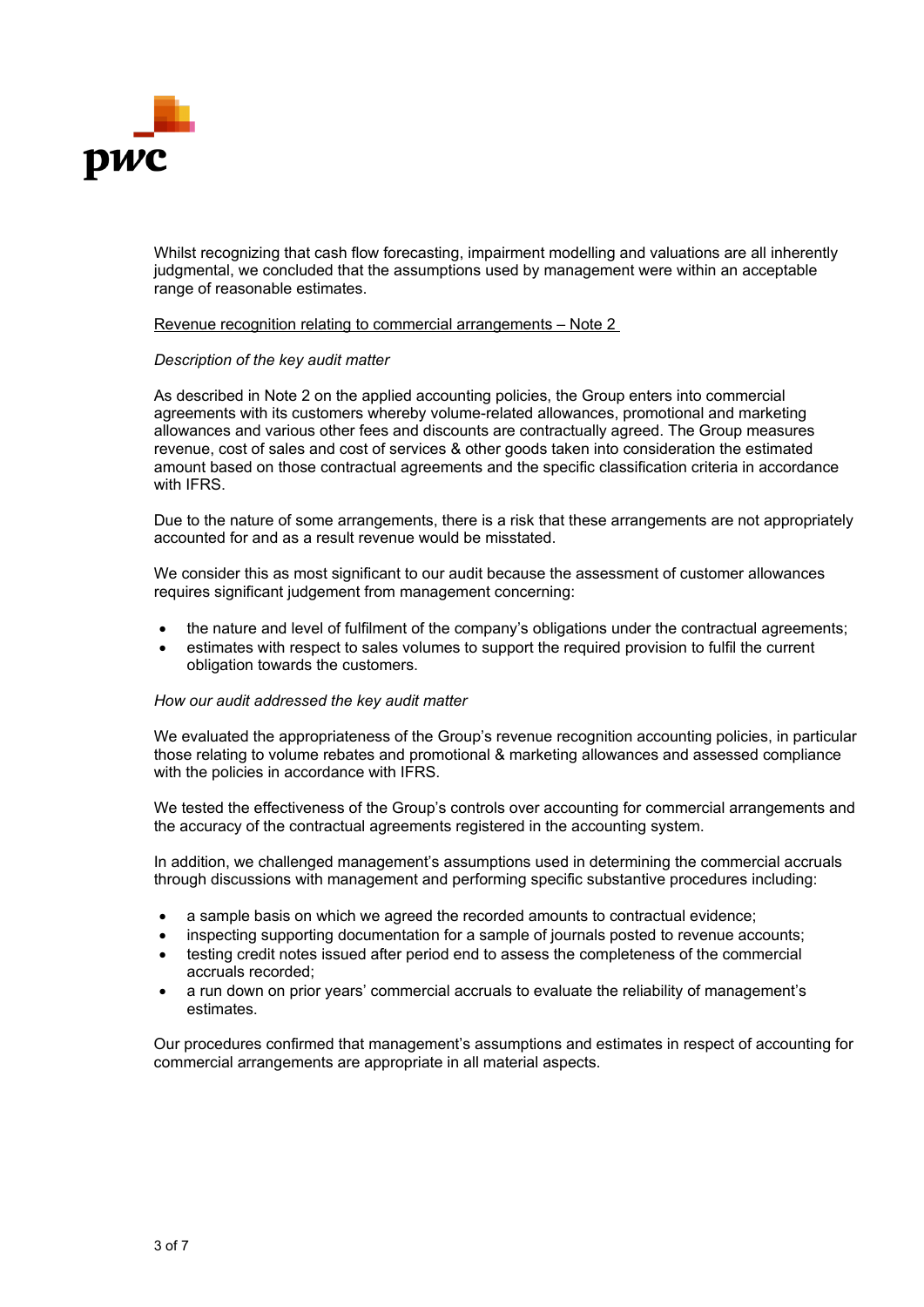

## *Responsibilities of the board of directors for the preparation of the consolidated accounts*

The board of directors is responsible for the preparation of consolidated accounts that give a true and fair view in accordance with International Financial Reporting Standards as adopted by the European Union and with the legal and regulatory requirements applicable in Belgium, and for such internal control as the board of directors determines is necessary to enable the preparation of consolidated accounts that are free from material misstatement, whether due to fraud or error.

In preparing the consolidated accounts, the board of directors is responsible for assessing the Group's ability to continue as a going concern, disclosing, as applicable, matters related to going concern and using the going concern basis of accounting unless the board of directors either intends to liquidate the Group or to cease operations, or has no realistic alternative but to do so.

### *Statutory auditor's responsibilities for the audit of the consolidated accounts*

Our objectives are to obtain reasonable assurance about whether the consolidated accounts as a whole are free from material misstatement, whether due to fraud or error, and to issue an auditor's report that includes our opinion. Reasonable assurance is a high level of assurance, but is not a guarantee that an audit conducted in accordance with ISAs will always detect a material misstatement when it exists. Misstatements can arise from fraud or error and are considered material if, individually or in the aggregate, they could reasonably be expected to influence the economic decisions of users taken on the basis of these consolidated accounts.

In performing our audit, we comply with the legal, regulatory and normative framework applicable to the audit of the consolidated accounts in Belgium. A statutory audit does not provide any assurance as to the Group's future viability nor as to the efficiency or effectiveness of the board of directors' current or future business management at Group level. Our responsibilities in respect of the use of the going concern basis of accounting by the board of directors are described below.

As part of an audit in accordance with ISAs, we exercise professional judgment and maintain professional skepticism throughout the audit. We also:

- Identify and assess the risks of material misstatement of the consolidated accounts, whether due to fraud or error, design and perform audit procedures responsive to those risks, and obtain audit evidence that is sufficient and appropriate to provide a basis for our opinion. The risk of not detecting a material misstatement resulting from fraud is higher than for one resulting from error, as fraud may involve collusion, forgery, intentional omissions, misrepresentations, or the override of internal control;
- Obtain an understanding of internal control relevant to the audit in order to design audit procedures that are appropriate in the circumstances, but not for the purpose of expressing an opinion on the effectiveness of the Group's internal control;
- Evaluate the appropriateness of accounting policies used and the reasonableness of accounting estimates and related disclosures made by the board of directors;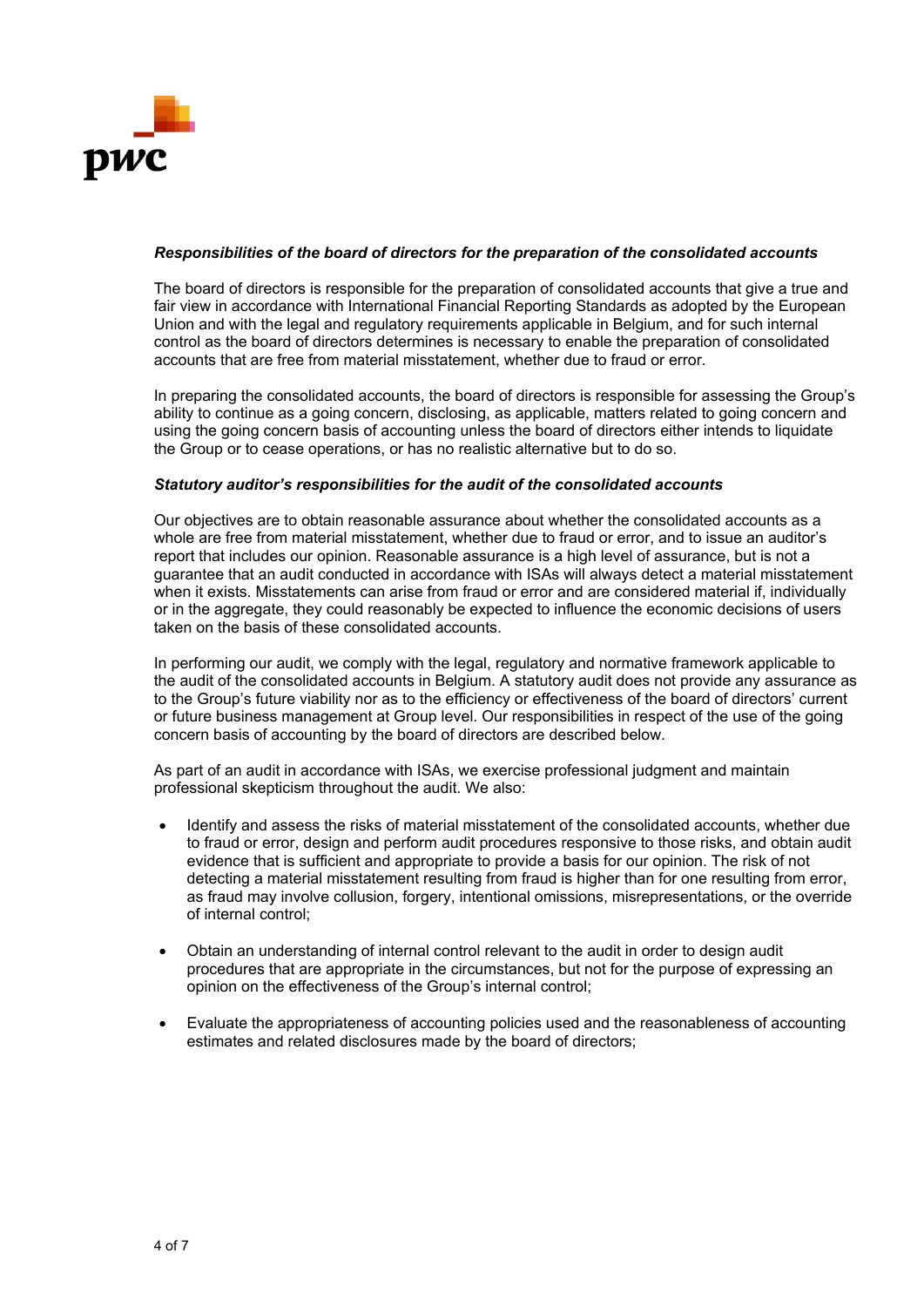

- Conclude on the appropriateness of the board of directors' use of the going concern basis of accounting and, based on the audit evidence obtained, whether a material uncertainty exists related to events or conditions that may cast significant doubt on the Group's ability to continue as a going concern. If we conclude that a material uncertainty exists, we are required to draw attention in our statutory auditor's report to the related disclosures in the consolidated accounts or, if such disclosures are inadequate, to modify our opinion. Our conclusions are based on the audit evidence obtained up to the date of our statutory auditor's report. However, future events or conditions may cause the Group to cease to continue as a going concern;
- Evaluate the overall presentation, structure and content of the consolidated accounts, including the disclosures, and whether the consolidated accounts represent the underlying transactions and events in a manner that achieves fair presentation;
- Obtain sufficient and appropriate audit evidence regarding the financial information of the entities or business activities within the Group to express an opinion on the consolidated financial statements. We are responsible for the direction, supervision and performance of the Group audit. We remain solely responsible for our audit opinion.

We communicate with the audit committee regarding, among other matters, the planned scope and timing of the audit and significant audit findings, including any significant deficiencies in internal control that we identify during our audit.

We also provide the audit committee with a statement that we have complied with relevant ethical requirements regarding independence, and to communicate with them all relationships and other matters that may reasonably be thought to bear on our independence, and where applicable, related safeguards.

From the matters communicated with the audit committee, we determine those matters that were of most significance in the audit of the consolidated accounts of the current period and are therefore the key audit matters. We describe these matters in our auditor's report unless law or regulation precludes public disclosure about the matter.

### **Other legal and regulatory requirements**

### *Responsibilities of the board of directors*

The board of directors is responsible for the preparation and the content of the directors' report on the consolidated accounts, the separate report on non-financial information and the other information included in the annual report on the consolidated accounts.

### *Statutory auditor's responsibilities*

In the context of our engagement and in accordance with the Belgian standard which is complementary to the International Standards on Auditing (ISAs) as applicable in Belgium, our responsibility is to verify, in all material respects, the directors' report on the consolidated accounts, the separate report on non-financial information and the other information included in the annual report on the consolidated accounts and to report on these matters.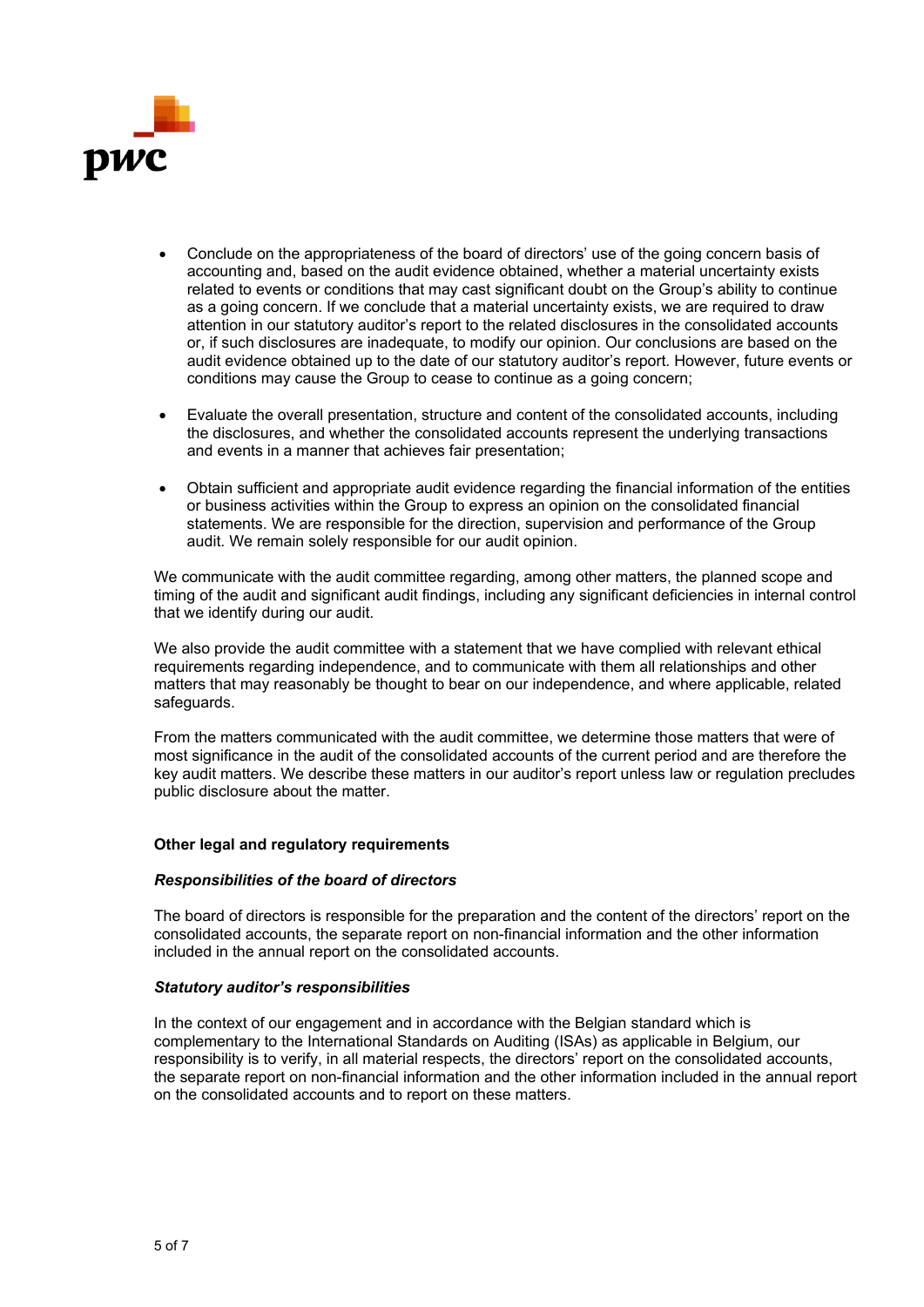

### *Aspects related to the directors' report on the consolidated accounts and to the other information included in the annual report on the consolidated accounts*

In our opinion, after having performed specific procedures in relation to the directors' report on the consolidated accounts, this directors' report is consistent with the consolidated accounts for the year under audit and is prepared in accordance with article 3:32 of the Companies' and Associations' Code.

In the context of our audit of the consolidated accounts, we are also responsible for considering, in particular based on the knowledge acquired resulting from the audit, whether the directors' report on the consolidated accounts and the other information included in the annual report on the consolidated accounts are materially misstated or contains information which is inadequately disclosed or otherwise misleading. In light of the procedures we have performed, there are no material misstatements we have to report to you.

The non-financial information required by virtue of article 3:32, §2 of the Companies' and Associations' Code is included in the directors' report on the consolidated accounts. The Company has prepared the non-financial information, based on the Sustainable Development Goals (SDG) framework. However, in accordance with article 3:80, §1, 5° of the Companies' and Associations' Code, we do not express an opinion as to whether the non-financial information has been prepared in accordance with the Sustainable Development Goals (SDG) framework as disclosed in the directors' report on the consolidated accounts.

# *European Uniform Electronic Format (ESEF)*

We have also verified, in accordance with the draft standard on the verification of the compliance of the financial statements with the European Uniform Electronic Format (hereinafter "ESEF"), the compliance of the ESEF format with the regulatory technical standards established by the European Delegate Regulation No. 2019/815 of 17 December 2018 (hereinafter: "Delegated Regulation").

The board of directors is responsible for the preparation, in accordance with ESEF requirements, of the consolidated financial statements in the form of an electronic file in ESEF format (hereinafter "digital consolidated financial statements") included in the annual financial report.

Our responsibility is to obtain sufficient appropriate evidence to conclude that the format and marking language of the digital consolidated financial statements comply in all material respects with the ESEF requirements under the Delegated Regulation.

Based on the work we have performed, we believe that the format of and marking of information in the digital consolidated financial statements included in the annual financial report of Lotus Bakeries per 31 December 2021 comply in all material respects with the ESEF requirements under the Delegated Regulation.